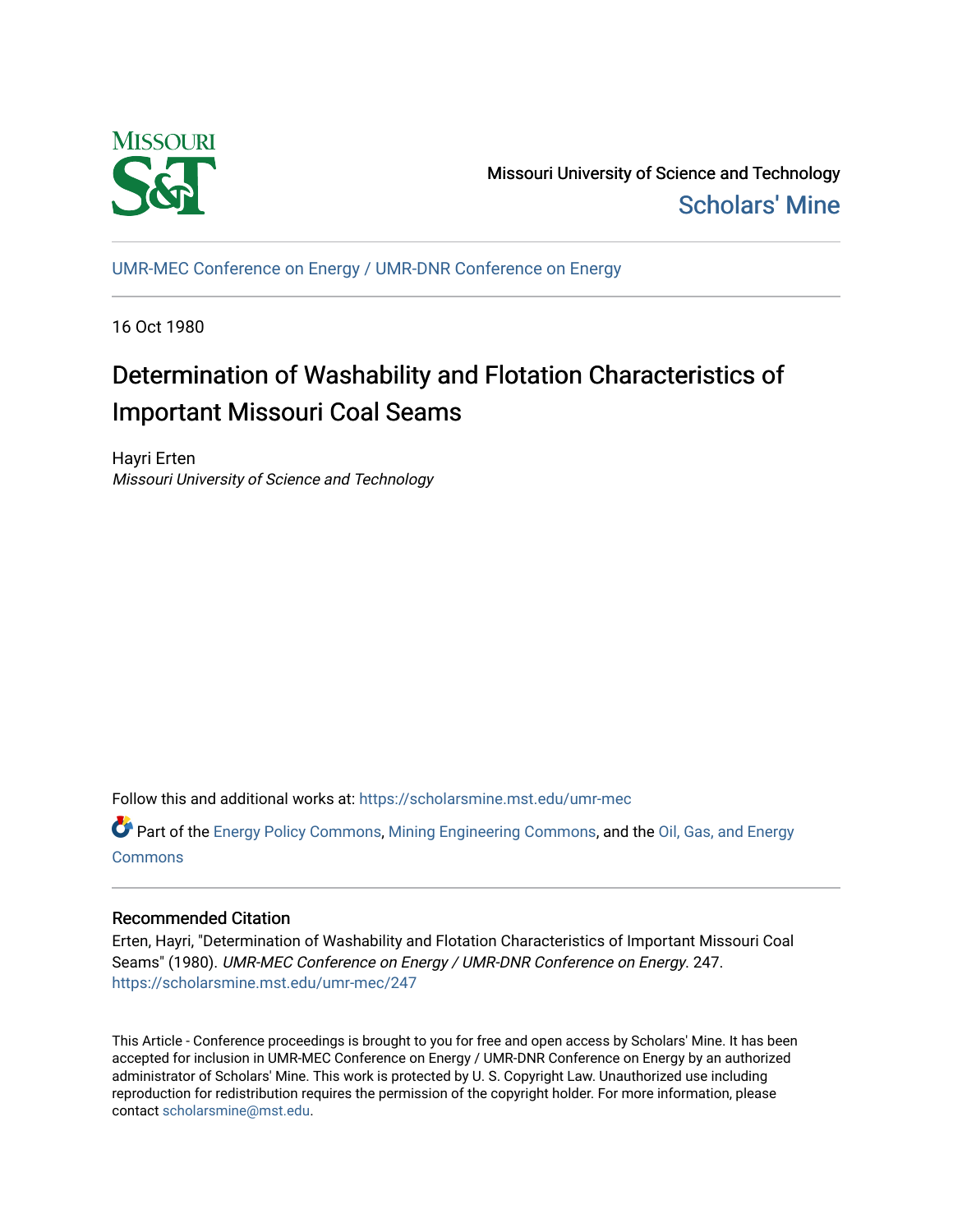# DETERMINATION OF WASHABILITY AND FLOTATION CHARACTERISTICS OF IMPORTANT MISSOURI COAL SEAMS

Dr. M. H. Erten Department of Mining Engineering UMR, Rolla, MO.

#### Abstract

Most of the 14 workable coal seams in the State of Missouri are considered to be high in ash and sulfur contents and need beneficiation in order to meet customerand Environmental Protection Agency requirements. If proper beneficiation methods can be designed, more Missouri coal will be mined and used within the state.

The objectives of this research are  $(1)$  to draw the washability curves of important Missouri coal seams in order to determine their washability characteristics, and (2) to determine the flotation characteristics of the same seams.

Tests conducted on 20 samples taken from Bevier, Croweburg, Mulky, and Summit seams showed important differences in ash, sulfur, and pyrite contents. Their washability and flotation characteristics were also quite variable.

#### 1. INTRODUCTION

Missouri's estimated coal resource base is almost 50 billion tons. Nearly 900 million tons of this is classed as a recoverable reserve. Geologically Missouri coal seams occur in strata of Pennsylvanian age as do most of the coal seams of the Midwestern and Eastern United States. More than 30 coal seams have been identified in Missouri, but as shown in Figure 1, only 14 of them are of sufficient thickness and spatial extent to be considered sources of potentially mineable coal. However, most of the 14 workable coal seams are considered to be high in ash and sulfur contents and require beneficiation in order to meet Customer and EPA requirements. Because of this fact, the State's yearly production is less than seven

million tons, which is about one-third of its annual consumption. If better resource evaluation is made and more suitable beneficiation methods are designed to remove excess ash and sulfur, more Missouri coal will be utilized within the state for direct or indirect combustion purposes. Coal beneficiation will not only remove part of the sulfur in the coal, it will also upgrade the coal by removing loose shale or rock existing in the coal.

Presently, the power plants use very efficient scrubbers to remove  $50<sub>2</sub>$  from the flue gases. With such high-efficency  $SO_2$  removal systems available, it is not necessary to remove all the sulfur contained in a coal obtained from a seam by physical washing. However, coal preparation techniques that remove pyritic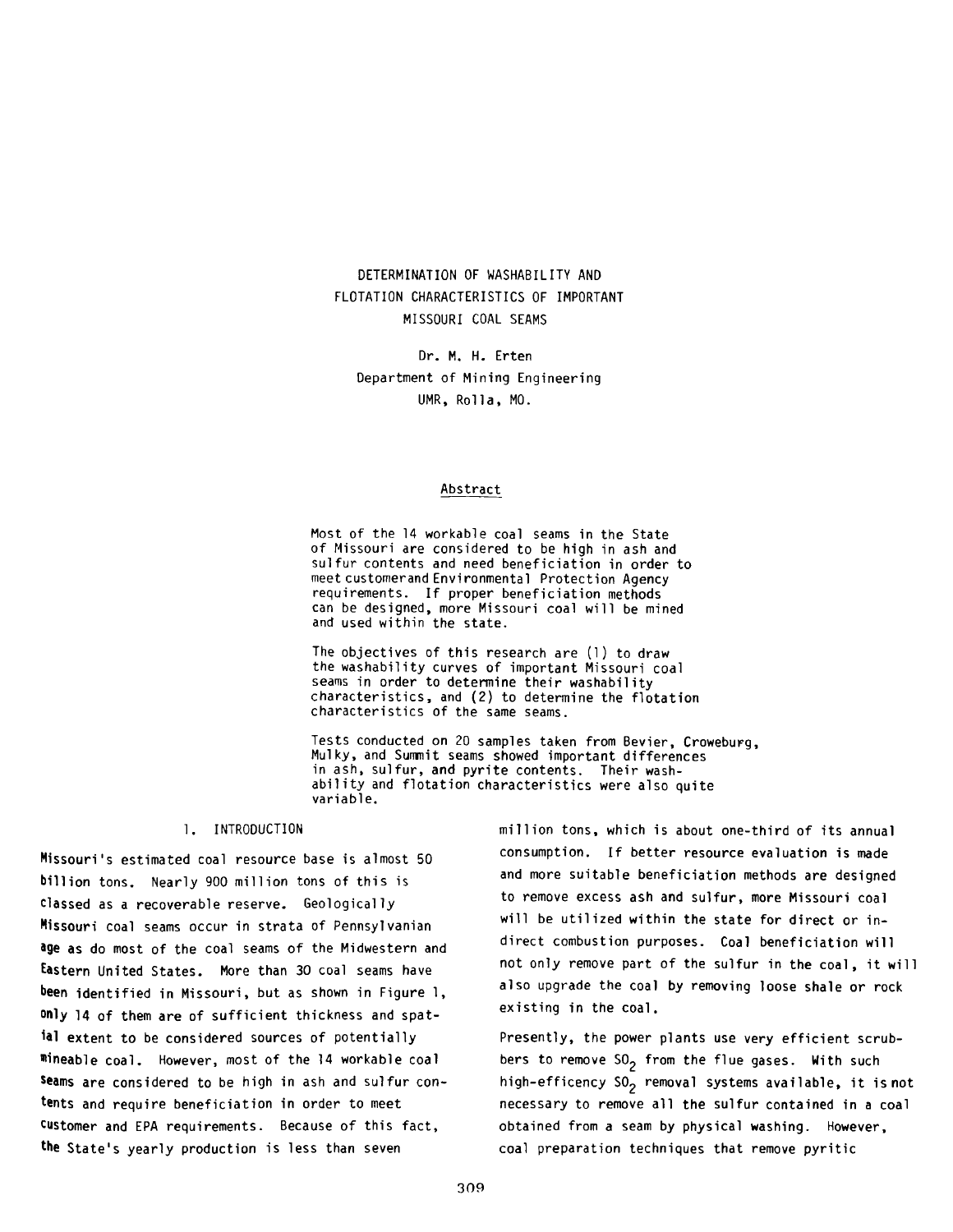| System   Series         |              | Group                                                         | Coalbed                                                             |                                                      |
|-------------------------|--------------|---------------------------------------------------------------|---------------------------------------------------------------------|------------------------------------------------------|
|                         |              | Z<br>$\circ$<br>۳<br>$\blacktriangleleft$<br>ž<br>Œ<br>4<br>Σ | ŒÐ<br>,,,,,,,,,,,,<br>E<br><del>,,,,,,,,,,</del><br>Y<br>1111111111 | <b>MULBERRY</b><br><b>LEXINGTON</b><br><b>SUMMIT</b> |
| z<br>⋖                  | z            |                                                               | $\subset$<br>∍<br>. .                                               | <b>MULKY</b>                                         |
| $\mathbf{z}$<br>₫       | ⋖<br>-−<br>w |                                                               | <u> ETTISTING (255.15)</u><br>**********                            | <b>BEVIER</b><br>WHEELER                             |
| ><br>ر_<br>$\leftarrow$ | ш<br>z<br>-  | ш<br>Ŵ<br>x                                                   | ,,,,,,,,,,,,,<br>67<br>46                                           | <b>CROWEBURG</b>                                     |
| S<br>Z.<br>z            | O<br>Σ<br>S  | $\circ$<br>œ<br>w<br>τ                                        | 55550000<br>F<br>د د<br>15555555555<br>2ි වෙ                        | <b>FLENING</b><br>ROBINSON BRANCH                    |
| ш<br>$\alpha$           | ш<br>٥       | ر،                                                            | œ<br><b>Rocheste</b><br><del>III</del>                              | <b>MINERAL</b>                                       |
|                         |              |                                                               | <del>useaaan a</del><br><del>murratenin</del>                       | TEBO<br>WEIR - PITTSBURG                             |
|                         |              |                                                               | ౚెడ్                                                                |                                                      |
|                         |              |                                                               | mmmmm<br>,,,,,,,,,,,,,,,,<br>÷,<br>磷酸<br>M.<br>A.                   | <b>DRYWOOD</b><br>ROWE                               |

Figure 1. Stratigraphy of the Principal<br>Coal Seams of Missouri (After<br>Robertson<sup>1</sup>, 1971)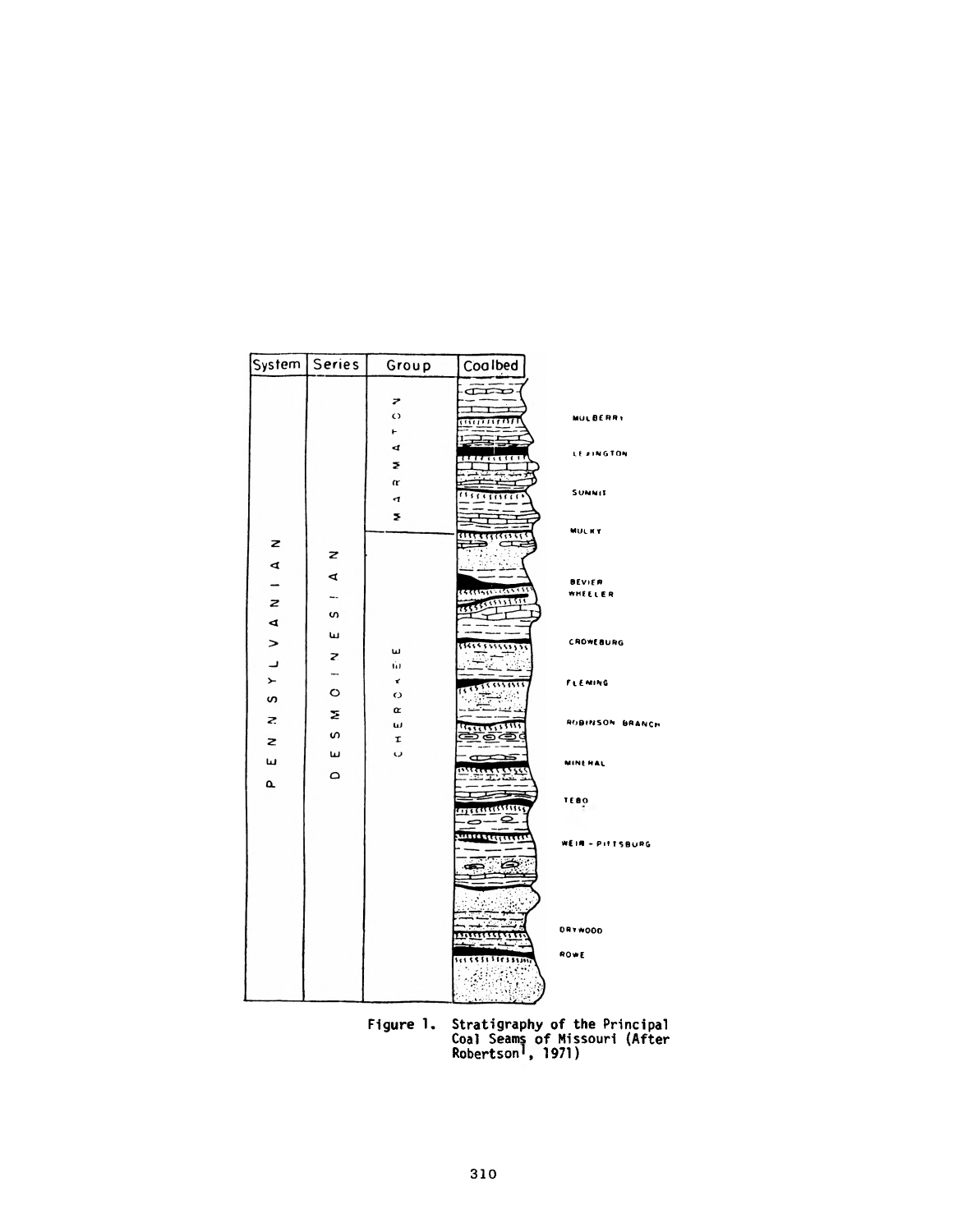sulfur cheaply can be used as a primary means of upgrading coals before burning them in a power plant. Before a decision can be taken about the coal preparation method to be applied, the washability and flotation characteristics of the coal seams must be determined.

In order to investigate the possibilities mentioned above, research has been initiated which uses the facilities of the coal preparation laboratory of the Mining Engineering Department of UMR, and this paper presents the preliminary findings of this research.

In the course of this study it is expected that during a period of two years, a total of 200 samples will be taken from different localities in the State of Missouri. So far various tests have been conducted on 20 channel samples.

Aims of the analysis program are:

- 1. To draw the washability curves of Missouri coal seams in order to determine their washability characteristics.
- 2. To determine flotation behavior of Missouri coal seams.

The basic data obtained as a result of these studies will be helpful in the long term technical evaluation of Missouri coal seams, especially when gasification, liquefaction, or coal-oil mixture uses are contemplated. The tests will also establish the percentage of sulfur that may have to be removed during or after direct burning to meet the EPA or other governmental requirements.

#### 2. EXPERIMENTAL PROCEDURES

#### 2. 1 SAMPLING PLAN

A channel sample of 50 to 100 lb was taken from each coal seam either at the outcrop or at the faces of operating mines. Some drill core samples will also be obtained from places not suitable for direct sampling.

The sampling was the responsibility of the Division of Geology and Land Survey of the Missouri Department **of** Natural Resources. The funds and personnel necessary for sampling were provided by the above agency through a grant obtained from the Ozarks Regional **Commi** s s i on.

# 2.2 WASHABILITY STUDIES

After crushing each sample to minus one-inch size, two 5-kilogram sub-samples were prepared, one being used for determination of moisture, ash, and sulfur contents of the coal, and the other for determining its washability characteristics.

The washability sample was first screened through a 16mesh screen in order to separate fines that are difficult to treat in zinc chloride solution used for washability determinations. Normally, for washability tests, minus 16-mesh fraction is treated in heavy organic liquids that result in better separation of different specific gravity fractions of fine coal. For the first 20 Missouri coal samples tested, the minus 16-mesh fraction averaged about 10.5 percent of the bulk samples, and, for this reason, at the present time, only moisture, ash, and sulfur analyses and flotation tests were conducted on these fine coal samples.

The plus 16-mesh fraction of the washability sample was subjected to "float-and-sink" tests in zinc chloride solutions of 1.30, 1.40, 1.50, 1.60, and 1.70 specific gravities in order to determine the washability characteristics of the seam represented by the sample. With the use of this data, the ash and sulfur distribution in various gravity fractions is studied and the standard washability curves are drawn.

#### 2.3 FLOTATION TESTS

Most coal washeries use froth flotation in cleaning slurries containing -0.5 mm size coal. Since most of the coal seams investigated are not yet being worked, it is impossible for us to obtain slurry samples from them. For this reason the preliminary flotation tests were conducted on special samples prepared from different seams. During the flotation tests, maximum removal of impurities, especially that of sulfur, will be attempted by using various flotation reagents. Regular flotation procedure as well as reverse flotation method of sulfur elimination will be applied. Frothers and collectors such as pine oil, MIBC (methyl isobutyl carbinol), cresylic acid, kerosene, and fuel oil will be used in various quantities. Some froth may be re-floated for better sulfur elimination. Reverse flotation, i.e., depressing of coal and floating of pyrite will also be tried on some froths obtained in regular flotation. Lime, potassium permanganate, starch, and stannous chloride will be used as depressing agents for pyrite or coal.

For all flotation tests, a pulp density of ten percent (by weight) will be adapted. The experiments will be conducted with a Galliger Model LA-500 batch-type flotation machine using 1.5-liter cell.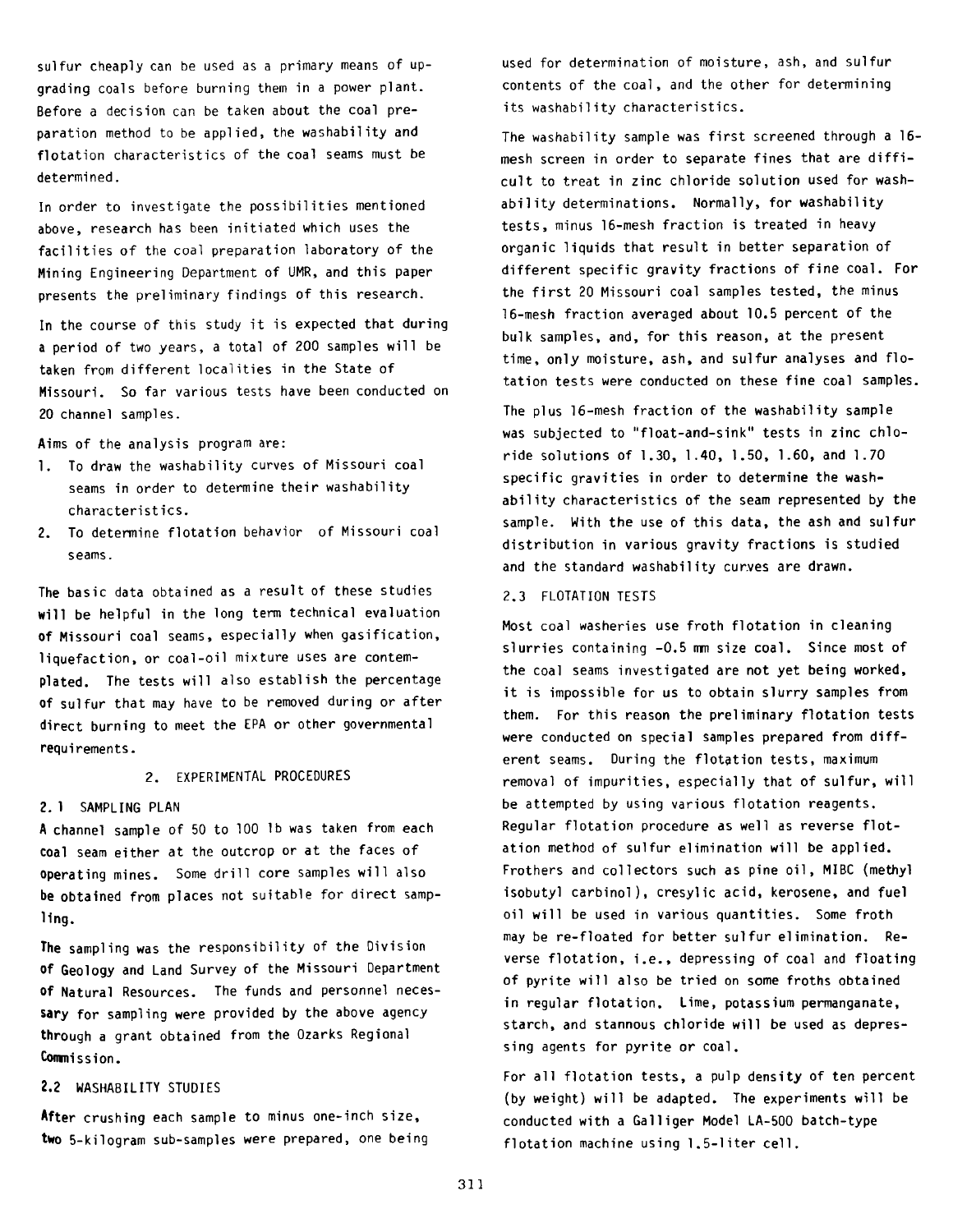# 3. TEST RESULTS

### 3.1 PROXIMATE ANALYSIS OF COAL SAMPLES

Table 1 shows moisture, ash, and sulfur analyses and BTU contents of coal samples investigated. Moisture contents were determined with a Brabender apparatus, and the ash analyses were conducted with the standard ASTM procedures. The sulfur analyses were made with a Leco sulfur analyser. The calorific values (Btu's) were determined with a Parr adiabatic oxygen bomb calorimeter. Btu values are calculated on moisture-free basis.

| Sample          | Name of        | Name of         | % Moisture         | %     | %       | <b>Btu</b> |  |
|-----------------|----------------|-----------------|--------------------|-------|---------|------------|--|
| No.             | Seam           | County          | (Total)            | Ash   | S       | Value      |  |
|                 |                |                 |                    | (Dry) | (Total) | (Dry)      |  |
|                 | Croweburg      | Howard          | 11.50              | 17.90 | 4,87    | 10,763     |  |
| 2               | Bevier         | Chariton        | 28.93              | 15.10 | 1.93    | 8,274      |  |
| 3               | Croweburg      | Chariton        | 11.96              | 27.52 | 2.77    | 9,392      |  |
| $\mathbf 4$     | Mulky          | Rando1ph        | 10.55              | 25.17 | 5.02    | 9,920      |  |
| 5               | Bevier         | Chariton        | $\overline{19.35}$ | 23.73 | 2.12    | 8,280      |  |
| 6               | Uncorrelated   | <b>Dade</b>     | 9.76               | 10.37 | 0.95    | 11,152     |  |
|                 | Bevier-Wheeler | Howard          | $\overline{15.25}$ | 12.87 | 5.32    | 11,929     |  |
| $\overline{8}$  | Summit         | Howard          | 11.42              | 15.73 | 3.51    | 11,402     |  |
| g               | Bevier-Wheeler | Howard          | $\sqrt{3.30}$      | 19.22 | 6.40    | 10,887     |  |
| 10              | Bevier-Wheeler | Howard          | 7.68               | 15.37 | 5.09    | 11,620     |  |
| π               | Wheeler        | Randolph        | 16.69              | 24.47 | 8.02    | 10, 136    |  |
| $\overline{12}$ | <b>Bevier</b>  | Randolph        | 18.41              | 12.53 | 3.69    | 10,839     |  |
| 13              | <b>Mulky</b>   | <b>Randolph</b> | 2.24               | 13.75 | 6.76    | 0,982      |  |
| 14              | Croweburg      | Rando 1 ph      | 9.72               | 14,86 | 3.87    | 11,708     |  |
| 15              | Summit         | Howard          | 14.41              | 17.83 | 4.54    | 10,816     |  |
| 17              | Croweburg      | Henry           | 29.17              | 18.78 | 3.05    | 8,193      |  |
| 18              | Mineral        | Vernon          | 5.09               | 16.38 | 6.30    | 11,880     |  |
| 19              | Bevier         | Randolph        | 12.61              | 13.72 | 5.20    | 11,660     |  |
| 20              | Croweburg      | Vernon          | 4.55               | 18.52 | 4.93    | 12,075     |  |
| 21              | Wheeler        | Randolph        | 9.76               | 17.38 | 6.78    | 11,062     |  |

#### Table 1. Proximate Analysis of Samples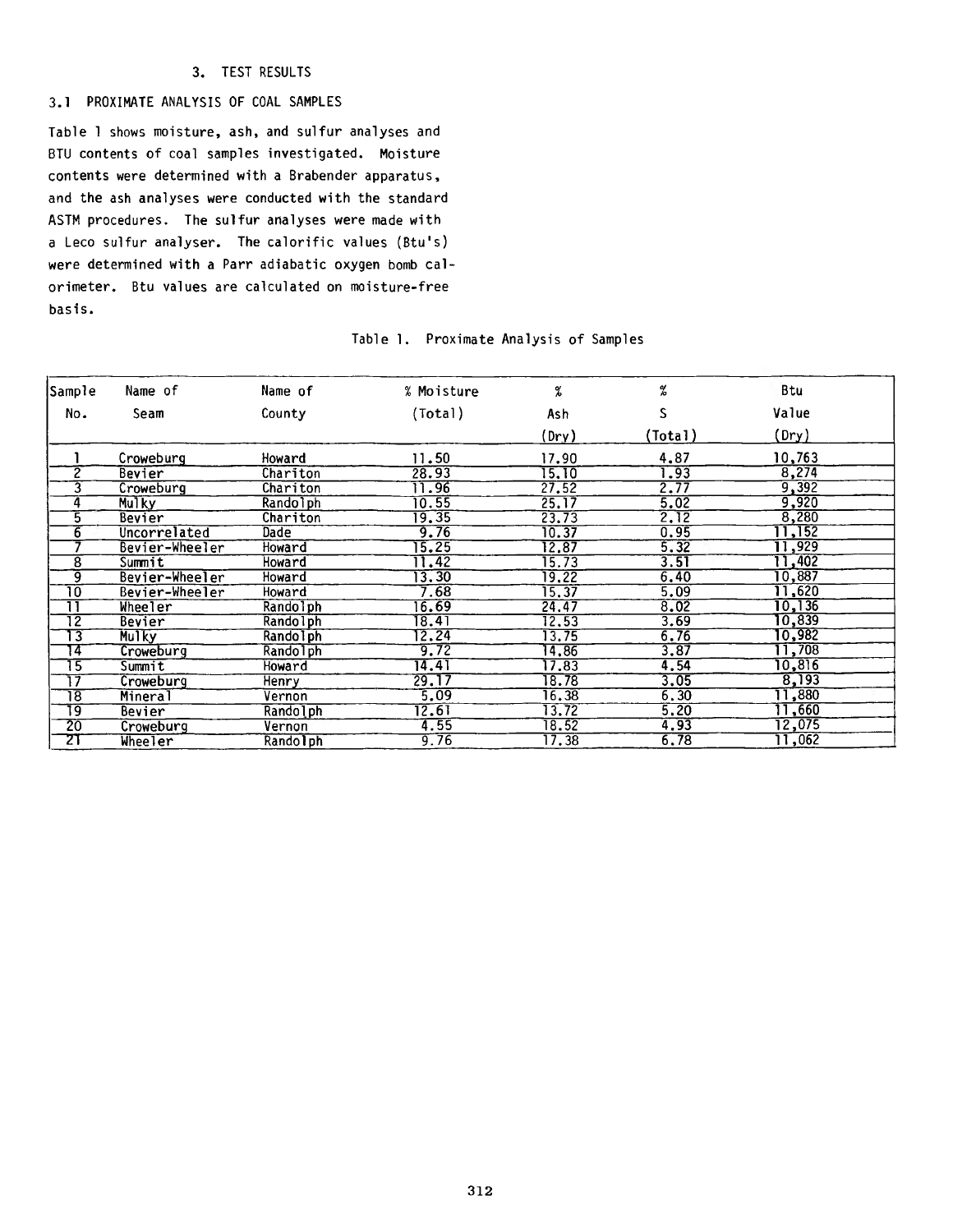# Table 2 shows reclassification of seams according to their moisture ash, and sulfur content.

# Table 2. Grouping of Samples According to Moisture, Ash, and Sulfur Contents

| Sample                   | Name of                   | Name of  | % Moisture   | %     | %     | Thickness,               |
|--------------------------|---------------------------|----------|--------------|-------|-------|--------------------------|
| No.                      | Seam                      | County   | (Total)      | Ash   | S     | Inches                   |
|                          |                           |          |              | (Dry) | (Dry) |                          |
|                          | Croweburg                 | Howard   | 11.50        | 21.12 | 4.87  | 10-19                    |
| 3                        | $\mathbf{u}$              | Chariton | 11.96        | 27.52 | 2.77  | 20                       |
| 14                       | π                         | Randolph | 9.72         | 14.86 | 3.87  | -                        |
| $\overline{\mathbb{17}}$ | π                         | Henry    | 29.17        | 18.78 | 3.05  | ۰                        |
| $\overline{20}$          | $\overline{\mathfrak{m}}$ | Vernon   | 4.55         | 18.52 | 4.93  | 12                       |
| $\overline{2}$           | Bevier                    | Chariton | 28.93        | 15.10 | .93   | 14                       |
| 5                        |                           | Chariton | <u>19.35</u> | 23.73 | 2.12  | 24                       |
| 72                       | π                         | Randolph | 18.41        | 12.53 | 3.69  | $\overline{\phantom{m}}$ |
| $\overline{19}$          | π                         | Randolph | 12.61        | 13.72 | 5.20  | 29                       |
| $\frac{1}{4}$            | Mulky                     | Randolph | 10.55        | 25.17 | 5,02  | 14                       |
| $\overline{13}$          | ╥                         | Randolph | 12.24        | 13.75 | 6.76  |                          |
|                          | Bevier-Wheeler            | Howard   | 15.25        | 12.87 | 5.32  | $4 - 18$                 |
| 9                        | π                         | Howard   | 13.30        | 19.22 | 6.40  | 40                       |
| 70                       | ╥                         | Howard   | 7.68         | 15.37 | 5.09  | 39                       |
| ור                       | Wheeler                   | Randolph | 16.69        | 24.47 | 8.02  | $\overline{\phantom{a}}$ |
| $\overline{21}$          | π                         | Randloph | 9.76         | 17.38 | 6.78  | $5 - 11$                 |
| 6                        | Uncorrelated              | Dade     | 9,76         | 10.37 | 0.95  | $4 - 26$                 |
| 75                       | Summit                    | Howard   | 14.41        | 17.83 | 4.54  | 5-18                     |
| $\overline{8}$           | π                         | Howard   | 11.42        | 15.73 | 3.51  | 2-21                     |
| $\overline{18}$          | Mineral                   | Vernon   | 5.09         | 16.38 | 6.30  | 18                       |

3.2 SUMMRARY OF WASHABILITY TEST RESULTS

Assuming the coals to be washed at 1.40 specific gravity, which is the usual separation density employed in most coal washeries, the floats and sinks and their ash and sulfur analysis are given in Table 3.

# Table 3. Separation of Samples at 1.40 Specific Gravity (+16 Mesh Coals)

| <b>Sample</b>            | Name of        | +1.40 Analyses |       |       | -1.40 Analyses |       |       |
|--------------------------|----------------|----------------|-------|-------|----------------|-------|-------|
| No.                      | Seam           | %Float         | %Ash  | %S    | %Sink          | %Ash  | %S    |
|                          | Croweburg      | 82.43          | 9.03  | 4.41  | 17.54          | 42.67 | 7.10  |
| 3                        | TE.            | 89.27          | 3.95  | 2.17  | 10.73          | 27.13 | 2.82  |
| ाद                       | π              | 90.70          | 5.81  | 3.34  | 9.30           | 55.32 | 17.97 |
| -17                      | π              | 71.88          | 11.45 | 2.28  | 28.12          | 37.52 | 5.01  |
| 20                       | π              | 79.26          | 5.94  | 2.47  | 20.74          | 44.64 | 13.28 |
| 7                        | Bevier         | 61.27          | 9.44  | 1.75  | 38.73          | 25.43 | 2.22  |
| 5                        |                | 83.11          | 8, 24 | 2. II | 16.89          | 23.23 | 2,16  |
| 12                       | π              | 93.10          | 5,98  | 2.53  | 6.90           | 54.70 | 11.57 |
| و٦                       | π              | 83.68          | 8.19  | 2.85  | 16.32          | 44.04 | 14.94 |
| ॱ4                       | <b>Mulky</b>   | 68.70          | 6.05  | 3.37  | 31.30          | 70.30 | 12.38 |
| $\mathbb{u}_3$           |                | 81.63          | 10.82 | 2.90  | 18.37          | 46.72 | 9.68  |
|                          | Bevier-Wheeler | 83.86          | 9.20  | 4.77  | 16.14          | 45.23 | 10.64 |
| -9                       |                | 70.05          | 8.94  | 3.14  | 29.95          | 41.54 | 13.31 |
| ᠊᠋᠋ᡕᠣ                    | π              | 73.89          | 9.29  | 3,40  | 26.11          | 41.10 | 10.13 |
|                          | Wheeler        | 64.09          | 1.28  | 6.00  | 35.91          | 47.40 | 11.81 |
| $\overline{2}$           |                | 46.70          | 9.13  | 5.60  | 53.30          | 22.85 | 7.69  |
| $\overline{6}$           | Uncorrelated   | 94.75          | 4.95  | .02   | 5.25           | 34.31 | 0.91  |
| $\overline{\mathbf{15}}$ | Summit         | 78.81          | 11.37 | 2.76  | 21.19          | 44.20 | 8.40  |
| ह                        |                | 88.03          | 11.44 | 2.92  | 11.97          | 43.27 | 7.22  |
| $^{18}$                  | Mineral        | 79.22          | 12.45 | 3.35  | 20.78          | 50.93 | 17.26 |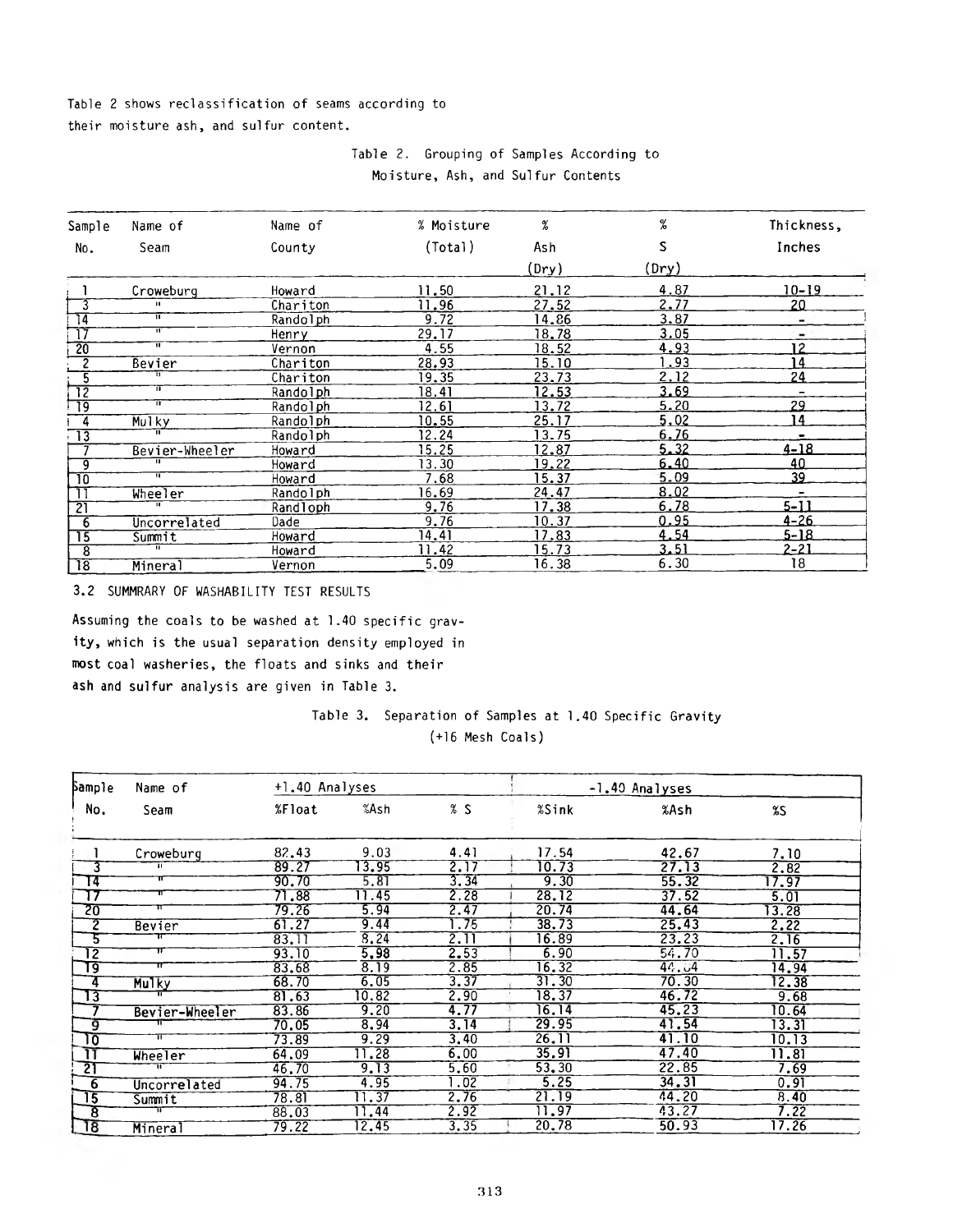In Table 3, +1.40 analyses belong to geometrical averages of coals floating in 1.30 and 1.40 specific gravity zinc chloride solutions. On the other hand, -1.40 analyses represent the geometrical averages of coals floating in 1.40, 1.50 and 1.70 specific gravity solutions and those totally sinking in 1.70 specific gravity solution.

#### 3.3 FLOTATION TEST RESULTS

3.3.1 -60 Mesh size samples

Flotation test results shown in Table 4 were obtained by floating part of three bulk samples which were crushed and pulverized to  $-60$  mesh size for ash and sulfur analyses of the main samples. Although the usual size for flotation test is -28 mesh, we have used -60 mesh samples in order to increase the possibility of pyrite separation during the flotation.

### Table 4. Flotation Test Results of -60 Mesh Samples

| Sample No.<br>-8 | Froth I |     |               | Froth II                 |       |                | Tailing |      |  |
|------------------|---------|-----|---------------|--------------------------|-------|----------------|---------|------|--|
| Name             | %       | %   | %             | %                        | %     | %              | %       | %    |  |
|                  | Recov.  | Ash |               | Recov.                   | Ash   |                | Ash     |      |  |
| $6$ (uncorrel.)  | 91.3    |     | $5.65$ $0.81$ |                          |       | $\blacksquare$ | 31.93   | 1.24 |  |
| $ 10$ (Bevier-W) | 162.4   |     | $9.65$ $3.66$ | 11.5                     | 13.40 | 4.46           | 37.00   | 8.16 |  |
| $ 12$ (Bevier)   | 72,6    |     | 6.68 3.09     | $\overline{\phantom{0}}$ |       | ۰.             | 27.93   | 4.95 |  |

In table 4, Froth I was obtained during the first three minutes and Froth II during the next three minutes. In floating samples 6 and 12, the froths looked so clean that they were mixed and analysed as a single froth. In all cases, 20 drops of pine oil and 20 drops of kerosene were used as frother and collector.

Table 5 shows the flotation test results of three -16 mesh samples which were leftovers from the washability samples as -16 mesh screenings. Before flotation, the samples were pulverized to -30 mesh (about  $0.5$  mm) in order to comply with the usual flotation practice.

# Table 5. Flotation Test Results of -30 Mesh Samples

| Sample No.<br>å                 |              | Froth I     | Froth II     |             |                       |              | Tailing      |              |
|---------------------------------|--------------|-------------|--------------|-------------|-----------------------|--------------|--------------|--------------|
| Name                            | % Rec.       | % Ash       | χs           | % Rec.      | $%$ Ash $%$ S $%$ Ash |              |              | % S          |
| 6 (uncorrel.)                   | 14.1         | 21.7        | 0.87         | 73.6        | 25.8                  |              | $0.94$ $1.3$ | 1.21         |
| $ 10$ (Bevier-W)<br>12 (Bevier) | 58.3<br>81.8 | 10.6<br>7.7 | 4.28<br>3.03 | 26.7<br>9.0 | 16.8<br>23.5          | 5.43<br>3.05 | 63.8<br>27.6 | 7.63<br>5,02 |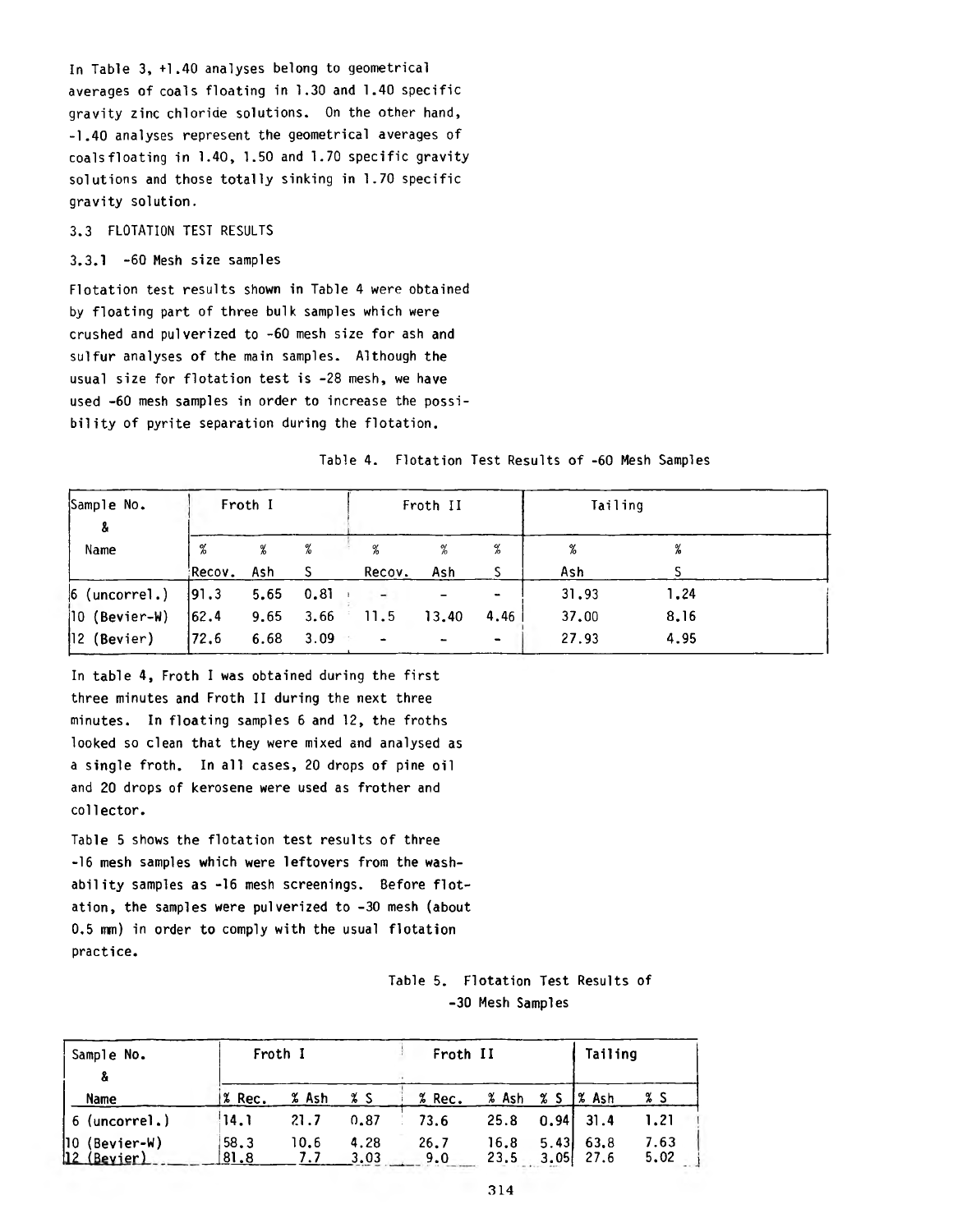#### 4. CONCLUSIONS 6. REFERENCES

From the preliminary studies conducted on 20 bulk samples,the following conclusions are drawn.

1. As it is indicated in Table 1 and 2, Missouri coal seams generally contain high ash and sulfur. This is in accordance with the results given in References 2, 3, and 4. However, Bevier seam in Chariton County (samples  $#2$  and  $#5$ ) shows about 2% sulfur which is lower than those in other counties. Also, an uncorrelated seam in Dade County (sample #6) contains less than 1% sulfur. The latter sample was taken from an outcrop and showed a thickness of 4 to 26 inches. Since this seam is very low in ash and sulfur and its calorific value is fairly high (11,152 Btu/lb), it may form an important source of coal production if its thickness increases in depth. For this reason it should further be investigated during the rest of the project.

2. Since many of the samples were taken from outcrops, they showed high moisture.

3. Table 3 shows that at 1.40 specific gravity separation, most of the samples will show high recovery with acceptable ash contents, but, except for sample  $# 6$ , their sulfur contents will still be too high for direct combustion in the power plants not equipped with  $SO_2$  scrubbers. The table also indicates that the sulfur analyses of  $-1.40$  fractions are considerably higher than those of  $+1.40$  fractions. This is an indication that in addition to organic sulfur, Missouri coal contain important quantity of pyritic sulfur. $^{\text{4}}$ 

4. The preliminary flotation test results shown in Tables 4 and 5 indicate that -60 mesh samples prepared from the original bulk samples are better suited to flotation than -16 mesh fractions of the same samples. However, except for sample #6, in both cases, the froths obtained are high in sulfur and further tests should be carried out in order to investigate the possibility of obtaining cleaner froths.

#### 5. ACKNOWLEDGEMENTS

The author would like to thank Mr. Charles E. Robertson of the Division of Geology and Land Survey of the Missouri Department of Natural Resources for providing the coal samples on which this study was conducted.

- 1. Robertson, C. E. 1971, Evaluation of Missouri's coal resources: Missouri Geological Survey and Water Resources Report of Investigations 48.
- 2. Deurbrock, A. W., "Sulfur Reduction Potential of the Coals of the United States," 1972, Report of Investigation #7633, U.S. Bureau of Mines, Department of Interior, Washington, D. C. 20402.
- 3. Cavallaro, J. A., Johnstone, M. T., and Deurbrock, A. W., "Sulfur Reduction Potential of the Coals of the United States," 1976, Report of Investigation #8118, U. S. Bureau of Mines, Department of Interior, Washington, D. C. 20402.
- 4. Wedge, W. K., Hatch, J. R., "Chemical Gomposition of Missouri Coals," 1980, Missouri Department of Natural Resources Division of Geology and Land Survey Report of Investigation #63.